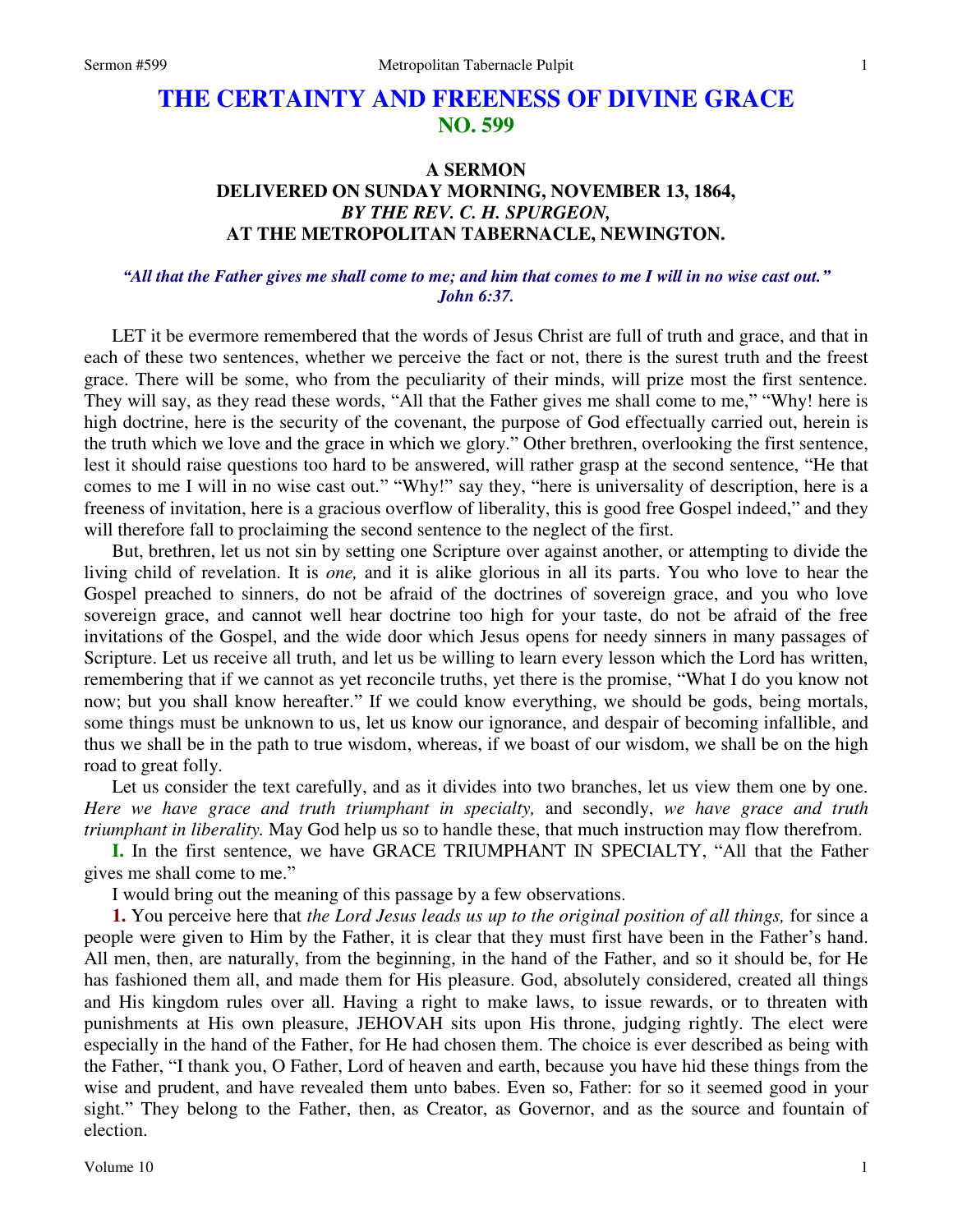How often do believers forget the part which the Father has in their salvation, and yet He is the basis and prompter of it all. Remember, beloved, that He who first of all chose you, was no other than our Father who is in heaven, and though our Lord Jesus Christ undertook your cause, yet it was because the Father first of all, out of His great love, gave you to His Son. Forget not the Father's grace, and cease not to sing of His love—

> *"'Twas with an everlasting love That God His own elect embraced; Before He made the worlds above, Or earth on her huge columns placed.*

*Long ere the sun's refulgent ray Primeval shades of darkness drove, They on His sacred bosom lay, Loved with an everlasting love."*

**2.** The Savior then *proceeds to inform us of a great transaction.* He says that the Father gave His people to the Son, and put them into the hands of Christ—the God-man Mediator. As Jesus is God, these people always were His own, but as Mediator, He received them from the hand of the Father. Here was the Father's condescension in noticing us at all, and in bestowing us upon the Son, here was the Son's infinite mercy and compassion, in accepting such poor souls as we are at the Father's hand, and counting us to be His precious jewels, His peculiar portion.

The persons referred to as being given by the Father, are not *all* men, although, it is true, that the Father has delivered all things into Jesus' hands, and He has power over all flesh. We must always interpret one passage of Scripture by another, and the thirty-ninth verse of this chapter very clearly interprets the thirty-seventh—"And this is the Father's will which has sent me, that of all which He has given me I should lose nothing, but should raise it up again at the last day." The given ones, it is clear, are by appointment delivered from being lost, and appointed to a glorious resurrection, which is not true of any but the chosen.

In the tenth chapter we find the same explained thus—twenty-seventh verse—"My sheep hear my voice, and I know them, and they follow me: and I give unto them eternal life; and they shall never perish, neither shall any man pluck them out of my hand. My Father, which gave them me, is greater than all, and no man is able to pluck them out of my Father's hand." And if this should not explain the matter sufficiently, we have it again in our Lord's prayer in the seventeenth chapter, sixth verse, "I have manifested your name unto the men which you gave me out of the world: yours they were, and you gave them to me; and they have kept your word."

So you see that the persons given were sheep, they are brought to know the voice of the Good Shepherd, and to follow him, they are in His hand, and there they are safely kept beyond all fear of harm, Jesus manifests the Father's name unto them, and they learn to keep the Father's word. So that this does not respect any gift of all men which the Father has made to the Son, though in a certain sense all men have been given to Christ in order that they may be the unconscious instruments of His glory, though not saved by His redemption, in order that they may, even as His enemies, be compelled to do His pleasure, though they shall never be lifted up to the adoption of children, nor to the dignity of being brethren of the Lord.

We see, then, that there was a certain period when the eternal God gave into the hands of the Mediator a multitude which no man can number, whom He had chosen from among men to be His choice and peculiar treasure. The text speaks in the *present* tense, but then the thirty-eighth verse speaks in the *past* tense, and the passages we have been reading to you, all have it in the past, therefore understand that the gift of the elect to Christ was performed in the past, before the skies were stretched abroad, or the mountains lifted their heads to the clouds, God had given a people to Christ, but the deed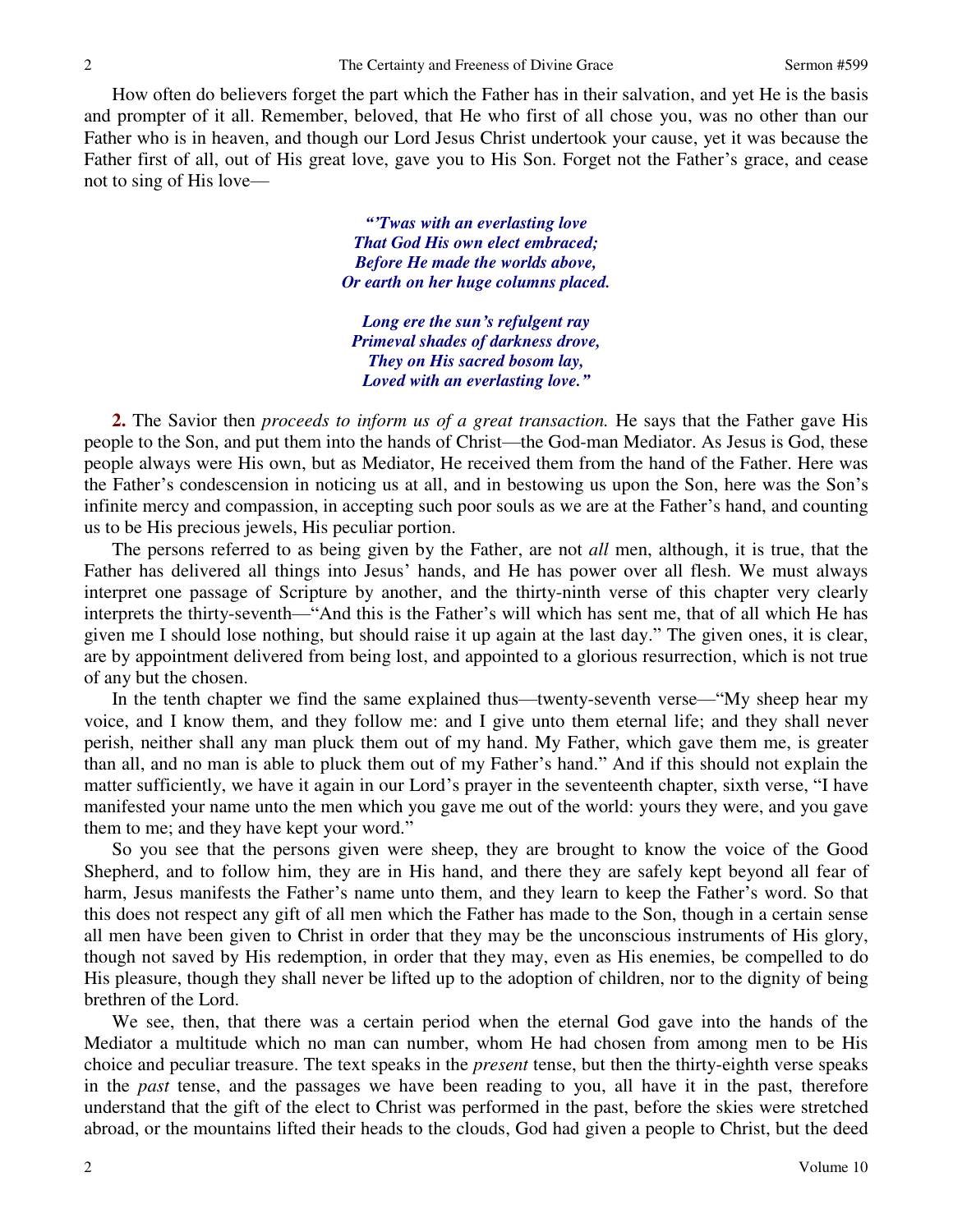may well be said to be performed in the present, since with God there is no time, and what He did yesterday, He does today, and will do forever. Moreover, in a certain sense Christ receives from His Father's hand His people in *time* as well as in eternity, the Father giving by effectual calling in time, the very people whom once He gave in secret covenant in eternity. We are by the words of our text, admitted into one of the secrets of the divine council chamber, and rejoice as we perceive that the chosen ones belonging to the Father were transferred by Him into the hands of the Mediator.

**3.** Further proceeding, *Jesus assures us that this transaction in eternity involves a certain change in time.* "All that the Father gives me shall come to me." They may be living in sin, and they may continue so to do twenty, thirty, forty, fifty, sixty, seventy years, but ere their time shall come to die, they shall be brought to Christ. To come to Christ signifies to turn from sin and to trust Christ. Coming to Christ is a leaving of all false confidences, a renouncing of all love of sin, and a looking to Jesus as the solitary pillar of our confidence and hope. Now every soul whom God the Father gave to Jesus must do this, and this is the token by which the secretly chosen are known, they openly choose Christ because the Father has secretly chosen them. You can never know your election by any other means. That you are not one of His sheep will be proved by your continuance in unbelief, but if humbly and hopefully you come to Jesus and make Him all your salvation and your desire, let no doctrine of election alarm or keep you back, you are one of His, for this is the seal which He sets upon His sheep—and in due time they hear His voice, are led by Him into the green pastures of grace, follow Him through life, and are brought by Him at last to the hilltops of glory—

> *"There is a period known to God, When all His sheep, redeem'd by blood, Shall leave the hateful ways of sin, Turn to the fold, and enter in.*

*At peace with hell, with God at war, In sin's dark maze they wander far, Indulge their lust, and still go on As far from God as sheep can run.* 

*But see how heaven's indulgent care Attends their wanderings here and there Still hard at heel where'er they stray, With pricking thorns to hedge their way.* 

*Glory to God, they ne'er shall rove Beyond the limits of His love; Fenced with JEHOVAH'S* **shalls** *and* **wills,** *Firm as the everlasting hills.* 

*The appointed time rolls on apace, Not to* **propose,** *but* **call** *by grace; To change the heart, renew the will, And turn the feet to Zion's hill."*

**4.** Observe, yet further, that in the words of our text, Jesus hints at *a power possessed by Him to compel the wanderers to return.* He says, "All that the Father gives me *shall* come to me." Oh! the power and majesty which rest in the words *"shall come."* He does not say they have power to come, He does not say they may come if they will, but they *"shall come."* There is no "if," no "but," no "peradventure," no condition, it is put down as an unconditional and absolute purpose of God and will of Christ that all whom the Father gave to Him shall come.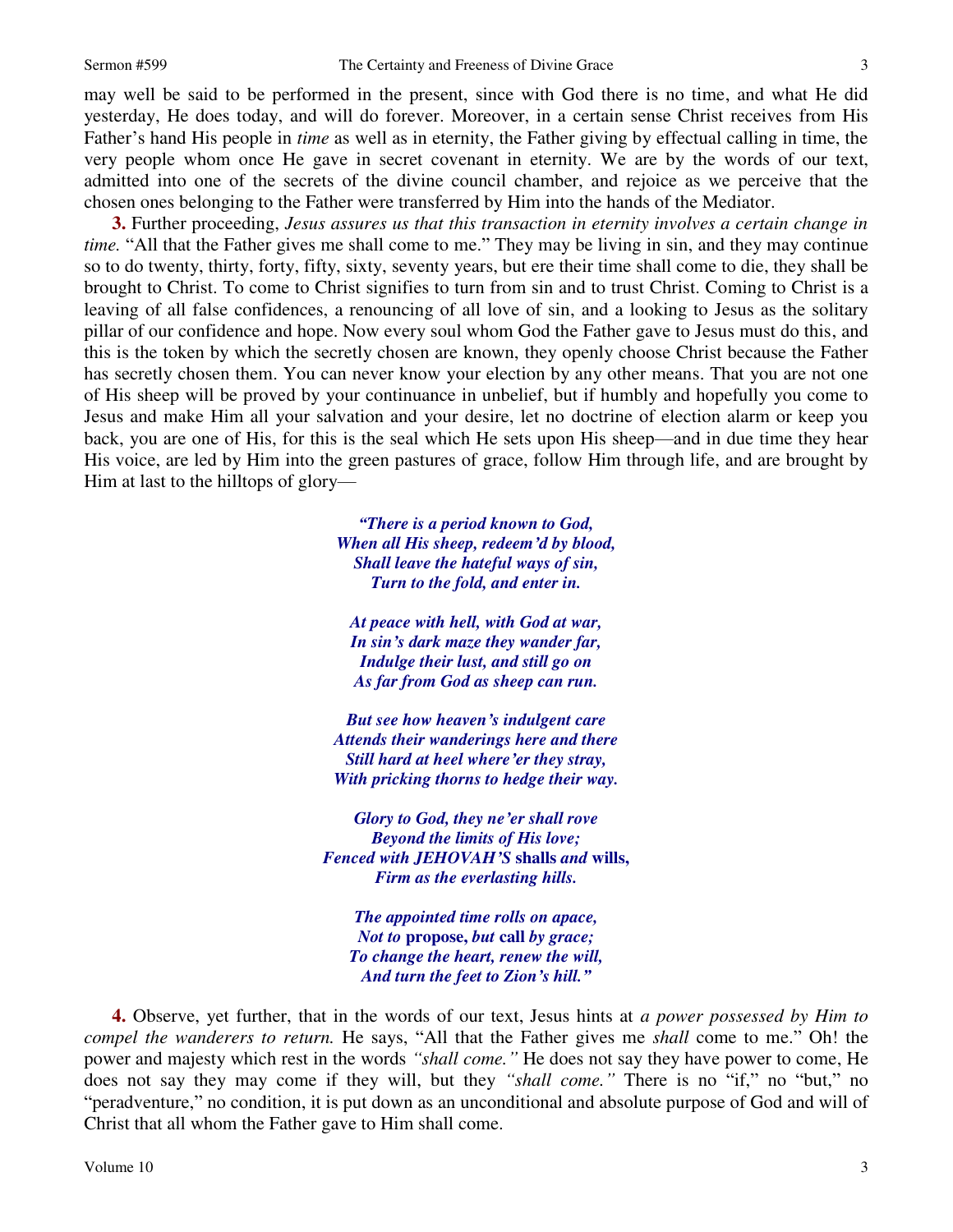"Well," says one, "but does Christ force any man to be saved?" I answer "No," in the sense in which the question is asked, no man was ever taken to heaven by the ears or dragged there by the hair of his head, but, at the same time, the Lord Jesus does by His messengers, His Word, and His Spirit, sweetly and graciously compel men to come in that they may eat of His marriage supper. And this He does, mark you, not by any violation of the free will or free agency of man. God never treats man as though he were a brute. He does not drag him with cart ropes. He treats men as men, and when He binds them with cords, they are the cords of love and the bands of a man.

I may exercise power over another's will, and yet that other man's will may be perfectly free, because the constraint is exercised in a manner accordant with the laws of the human mind. If I show a man that a certain line of action is much for his advantage, he feels bound to follow it, but he is perfectly free in so doing. If man's will were subdued or chained by some physical process, if man's heart should, for instance, be taken from him and be turned round by a manual operation, that would be altogether inconsistent with human freedom, or indeed with human nature, and yet I think some few people imagine that we mean this when we talk of constraining influence and divine grace.

We mean nothing of the kind, we mean that JEHOVAH Jesus knows how, by irresistible arguments addressed to the understanding, by mighty reasons appealing to the affections, and by the mysterious influence of His Holy Spirit operating upon all the powers and passions of the soul, so to subdue the whole man, that whereas it was once rebellious, it becomes obedient, whereas it stood stoutly against the Most High, it throws down the weapons of its rebellion, and cries, "I yield! I yield! subdued by sovereign love, and by the enlightenment which You have bestowed upon me, I yield myself to Your will!"

The weapons are not carnal, but mighty, through God, to the pulling down of strongholds, for they are the invincible artillery of the love of Christ, and the sword of the Spirit, which is the Word of God. Of this teaching, no Arminian should complain, when he remembers the strong expressions used in Wesley's hymns, let me quote an instance—

> *"O my God, what must I do? Thou alone the way canst show; Thou canst save me in this hour, I have neither will nor power: God, if over all Thou art, Greater than my sinful heart, All Thy power on me be shown, Take away the heart of stone.*

*Take away my darling sin, Make me willing to be clean; Make me willing to receive All Thy goodness waits to give: Force me, Lord, with all to part, Tear these idols from my heart; Now Thy love almighty show, Make e'en me a creature new.* 

*Jesus, mighty to renew, Work in me to will and do; Turn my nature's rapid tide, Stem the torrent of my pride; Stop the whirlwind of my will; Speak, and bid the sun stand still; Now Thy love almighty show,*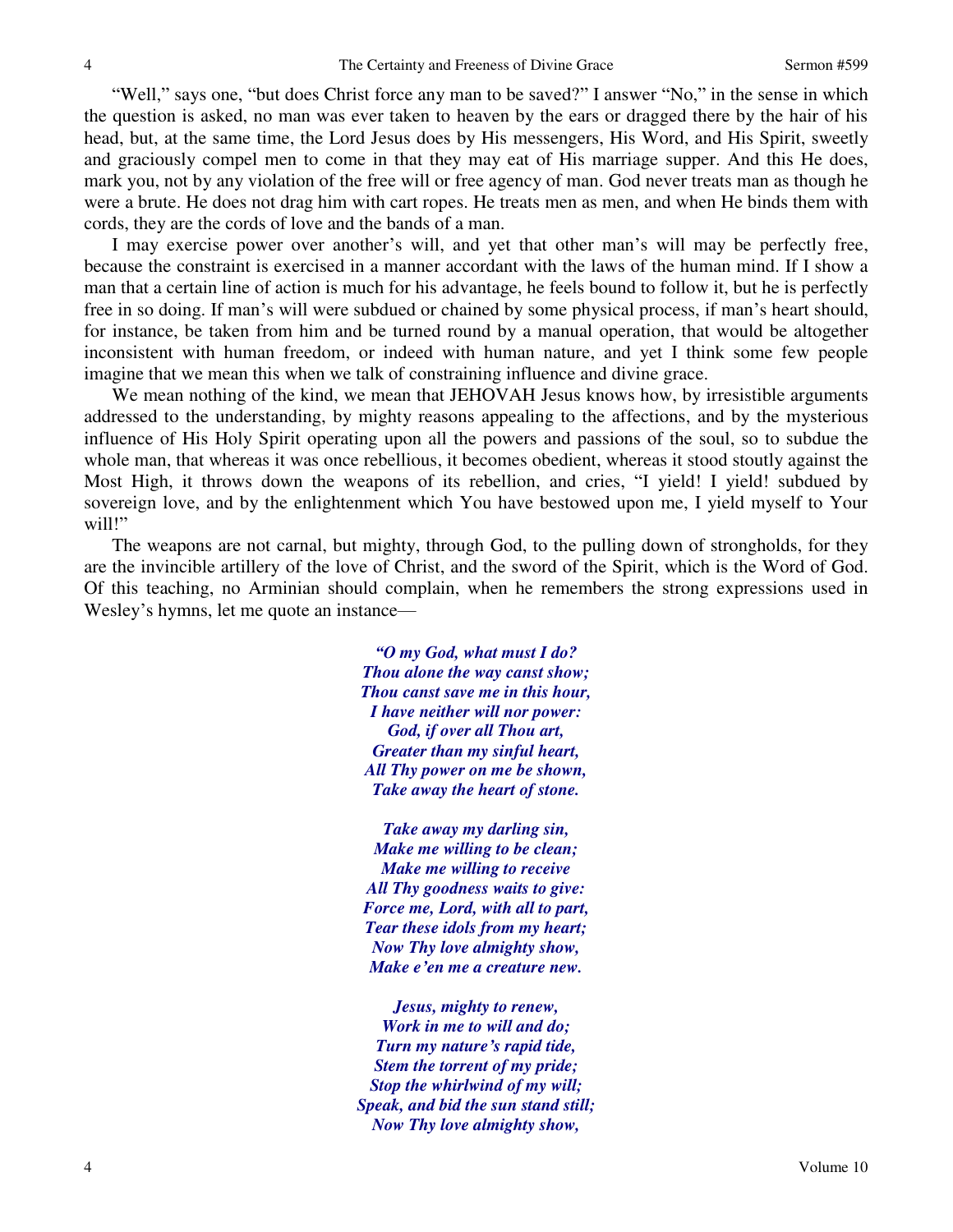#### *Make e'en me a creature new.*

*Arm of God, Thy strength put on, Bow the heavens, and come down; All my unbelief o'erthrow, Lay th' aspiring mountain low: Conquer Thy worst foe in me, Get Thyself the victory; Save the vilest of the race, Force me to be saved by grace."*

There is an influence put forth by the Holy Spirit which makes men willing in the day of God's power, and every soul that is numbered in the covenant of grace *shall,* let the devil do his worst, and let the human will do its utmost, and let temptations strain themselves to the last degree of intensity, they *shall,* I say, in obedience to divine decree, be brought to the foot of the cross, to cry, "What must I do to be saved?"

**5.** And to conclude our remarks upon this first sentence, *the Savior declares that there is no exception to this rule of grace.* He says, *"All* that the Father gives me shall come to me." Not *some* of them, but *all,* not all but one or two, but every one, each one in particular, and the whole collectively. It will be found when the archangel's trumpet shall ring through earth and heaven, that every soul whom God ordained to eternal life has attained that eternal life to God's praise and honor, and when the census shall be read of all the children of the living God, not one of the blood-bought and blood-washed shall be absent, they shall all come to Christ in heaven as they all come to Christ on earth.

Now, albeit that some stumble at this doctrine, here is the greatest possible comfort to the preacher of the Word. Day after day we proclaim our Master's truth, and yet to a great extent we have to cry, "Who has believed our report? and to whom is the arm of the LORD revealed?"

So many are stony-hearted, so many resist the invitations of the Gospel, so many turn a deaf ear to the warnings of almighty mercy—what then? Have we sown in vain? Have we labored for nought? Nay, verily, in no wise. The purpose of God is certainly fulfilled in every jot and tittle, and the Master's will is definitely and in every point accomplished. Therefore we labor with no broken heart, and we preach with no coward spirit in this matter.

You, O proud and haughty sinners, may resist Him, but if you will not come, others shall, you are bidden to come to the wedding, but if you will not come, the highways and the hedges shall find Him guests, His table shall not be empty. Think not that the blood of Christ shall be shed in vain, you may count it an unholy thing, but there are myriads who shall be washed in it, and who shall rejoice in its power to cleanse. You may put from you the kingdom of heaven, and count yourselves unworthy of it, but if it be a "savor of death unto death" to *you,* yet it shall be a "savor of life unto life" to *others.*

The great plans of sovereign mercy shall not be thwarted by the enmity of man, JEHOVAH shall yet in the end get the victory, and all ages shall crown His head with fresh honors when they see, how, despite all the enmity of the human heart, its treachery and its hardness, that His purpose did stand, and He did all His pleasure, and displayed the bounty of His grace as He would, according to the good pleasure of His own will.

You will see, then, that this first sentence, if we understand it at all, involves, first, *the doctrine of election*—there are some whom the Father gave to Christ. It involves, next, *the doctrine of effectual calling*—these who are given must and shall come, however stoutly they may set themselves against it, yet they shall be brought out of darkness into God's marvelous light. And it also teaches us, and here I leave the first sentence, *the indispensable necessity of faith,* for even those who are given to Christ are not saved except they come to Jesus. Even *they* must come, for there is no other way to heaven but by the door, Christ Jesus. I must not expect, whoever I may be, that I shall be saved by my morality, I must not reckon to enter heaven by my integrity or my generosity. All that the Father gives to our Redeemer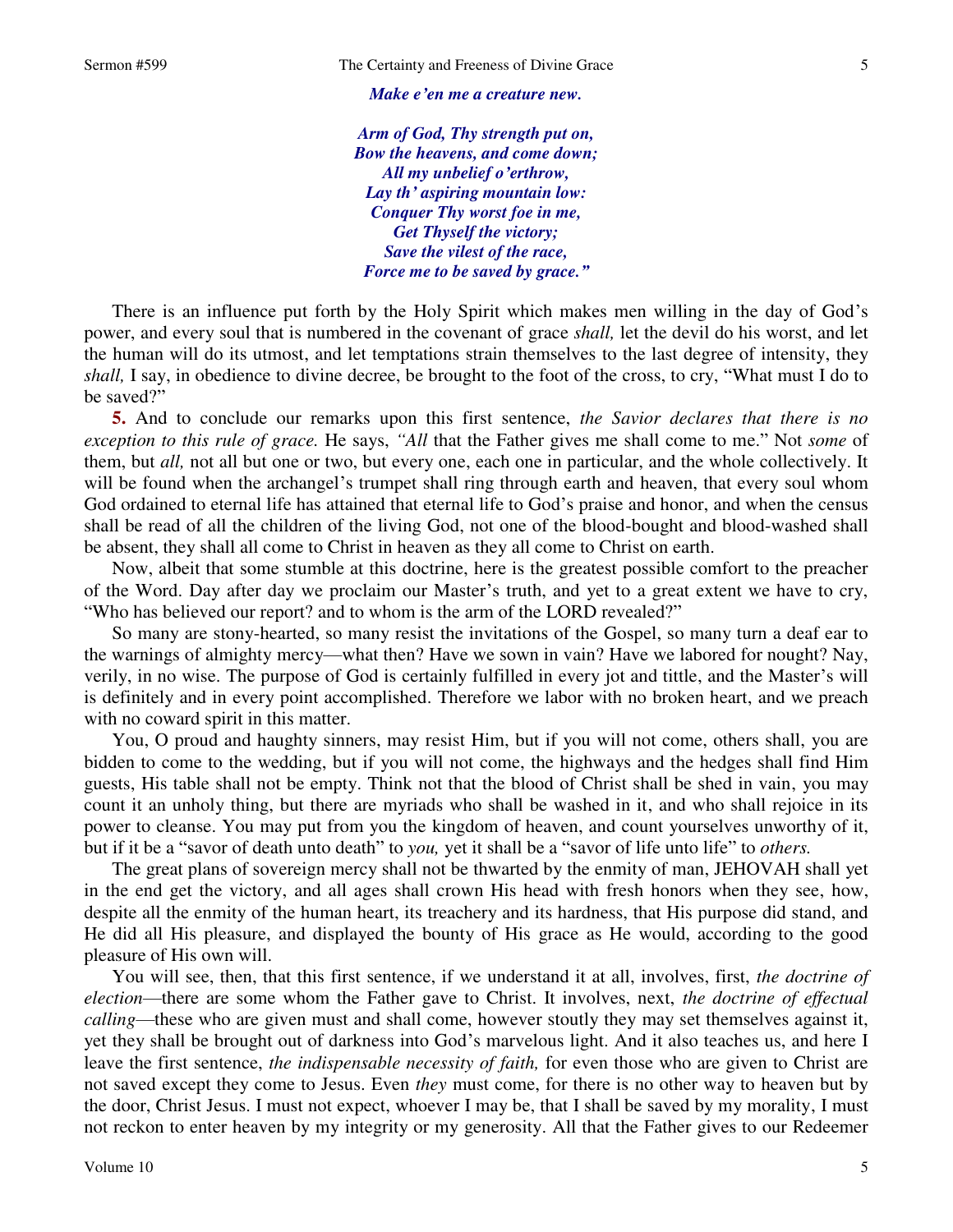must come to Him, therefore none can come to heaven except they come to Christ, and it becomes indispensably requisite for princes and for peasants, for sages and for savages, for the polite and for the uneducated, for the most virtuous and the most vile to come, just as they are, and accept the mercy of God, which is freely presented to them in the person of Christ Jesus. And, mark, by this shall those be known whom God has chosen, that they do willingly and joyfully accept Christ Jesus, and come to Him with simple and unfeigned faith, resting upon Him as all their salvation and all their desire.

Some of you do not like this doctrine. Well, I cannot help that, I find it in the Scriptures, and I preach it. There is the text, to me it means *nothing* if it does not mean what I have now stated. It is as plain and expressive as the Saxon language employed in it could possibly make it. Do not kick at the doctrine because you do not like it, but if it be taught in Scripture, liked or not liked, receive it. Perhaps, however, it does some people good to grow angry over a doctrine, for they would never think of it at all if they did not, and while this doctrine, like an arrow in a wound, rankles and frets them, it nevertheless is the means of making them consider spiritual things, and so they are brought to Jesus. I believe this is one of the virtues of this doctrine, that it excites people's prejudices, and they grow vexed, but since they cannot get rid of it, it follows them, they dream of it, they argue about it, and at last there is a joint in the harness through which the good word of the Gospel cuts its way, and they come to receive Christ in the fullness and plenitude of His mercy.

**II.** In the second sentence we have GRACE TRIUMPHANT IN ITS LIBERALITY—"Him that comes to me I will in no wise cast out."

**1.** Please observe the liberality of *the character,* it is *"him that comes."* There is no description given whatever, except "him that comes." It means the rich man, the poor man, the great man, the obscure man, the moral man, the debauchee, those who have sunken into the worst of crimes, and those who have mounted to the best of virtues, those who are next akin to devils, and those who seem by the correctness of their lives, to be somewhat like angels. Him! him! "him that comes!" "What him?" says John Bunyan, "Why," says he, answering his own question, "any him in all the world that comes to Christ shall be in no wise cast out." "Him that comes." To *come,* as I have explained before, is *to leave* something and *to go to* something. There is motion.

We leave all other grounds of trust, and we take Christ to be our solitary hope. We come to His blood to be washed, to His righteousness to be cleansed, to His wounds to be healed, to His life for life eternal, and to His death for the death of our sins. We come to Jesus for everything, and the promise is, that any man who comes, whoever he may be, shall find that he is not cast out. "But suppose," says one, "that the poor condemned wretch should come who has committed a foul and cruel murder"—well, if *he* comes, he shall not be cast out. If in addition to murder, or without murder, he should have been guilty of uncleanness impossible to describe, suppose him to have wallowed in it year after year, and to have brought himself to such a state that he is scarcely fit to be touched with a pair of tongs, suppose him to be such an outcast, that he is only fit to be swept into some back corner in hell. Well, what then? If he comes to Christ, *he shall not be cast out.*

I like to put it in such a light, that he who deems himself to have gone furthest into sin, may yet see that this text sets a door wide open, whereby he may come for mercy, it says, "Him that comes," and this shuts out no comer. John Newton was a blasphemer of so gross a kind, that even the sailors in the vessel in a storm said that they would never get to port with such a sinner as John Newton on board, but he came to Christ and was not cast out, but he lived to preach the Word.

John Bunyan was so foul a blasphemer, that even a woman of the street, who passed him by and heard him swear, said that he was enough to corrupt the whole parish, and he was astonished that a woman of so bad a character should so rebuke him. John Bunyan came to Jesus, and he was not cast out, he lived to have the honor of suffering for his Master, and to be the winner of multitudes of souls.

Saul of Tarsus had stained himself with the blood of saints, he was a very wolf after Christ's sheep. He was not satisfied with worrying them in his own land, so he obtained power to persecute them in Damascus, but when he fell upon his face and cried for mercy, he was not cast out.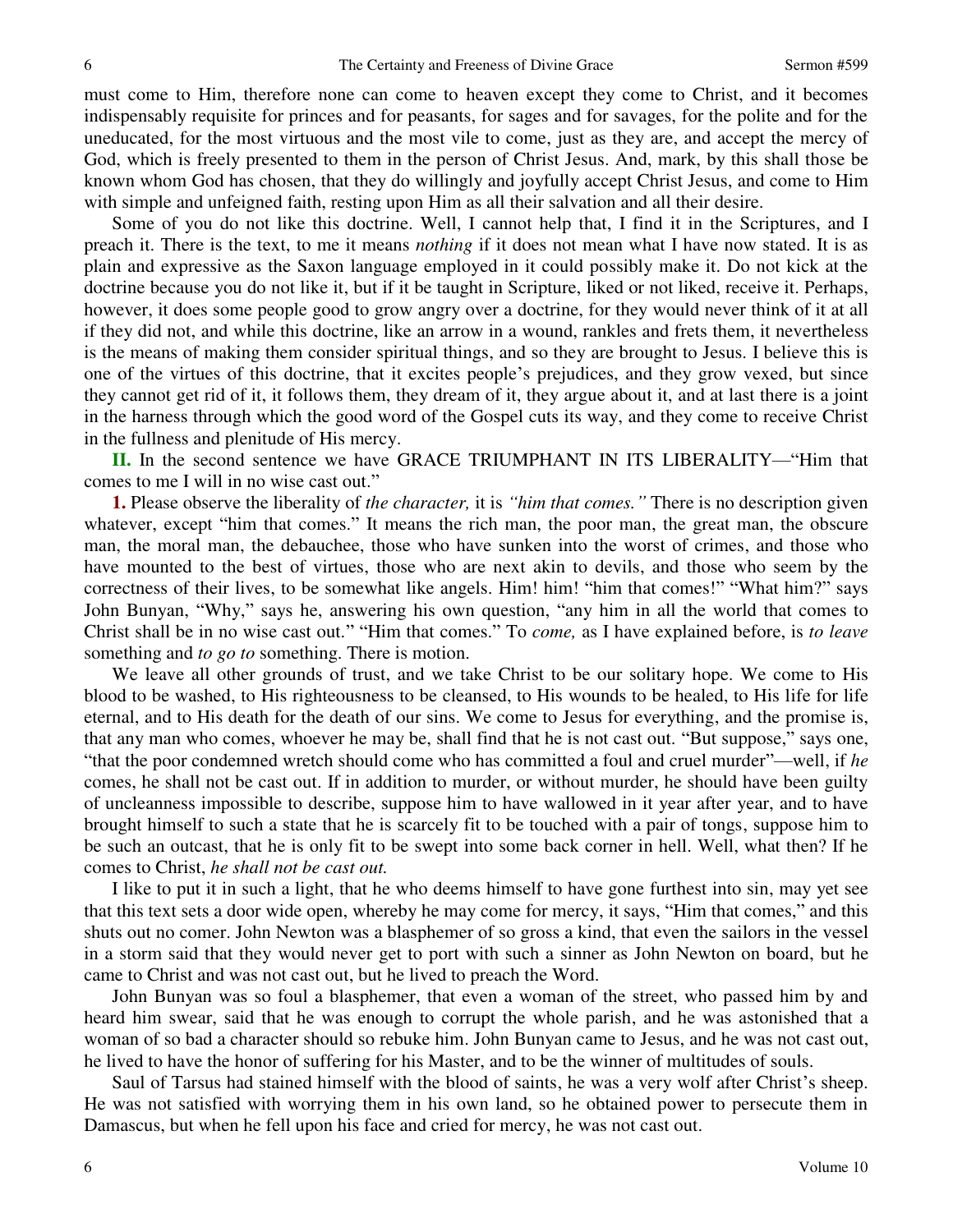Manasseh was blood-red with the murder of God's prophets. It is said that he cut the prophet Isaiah in two with a saw, and yet, when out of the low dungeon he cried for mercy, he was not cast out. So that any kind of *him,* though he may have been a persecutor even unto blood, though he may have been exceedingly mad against God till he could not speak without blasphemies against the name of Christ, though he hated everything which is good, and despised everything held precious by believing men and women, yet if he comes to Christ, he shall not be cast out.

Every man, woman, and child in this Tabernacle this morning, is included in such a word as this, if he comes to Christ. That is the point, if you come to Christ, no matter what your past character may have been, nor yet what your present feelings may be "Him that comes to me I will in no wise cast out." I thank God for so generous a liberality as that.

**2.** Then, the next point of liberality is in the *coming*. Please notice it. "Him that comes to me." Here is no adjective to qualify it, here is no adverb to set out the manner. It is "Him that comes *to me."* There is the point, *"to me."* We must come to Jesus as crucified, and bearing our sin, we must come to Christ as pleading before the throne, and see the acceptance of our prayers there. It is not coming to baptism, it is not coming to the Lord's Supper, it is not coming to the church, it is not coming to worship—it is coming to Christ. "Him that comes *to me."* Take heed that you do not come elsewhere, for if you rest short of anything but Christ, you rest short of the promise.

But, O soul, if you build on nothing less than Jesus' blood and righteousness, if you touch the hem of His garment, if you look out of self entirely to Him, then rest assured of this, there is no other qualification to your coming, but that you come *to Him.* Some come to Christ at once, the very first time they hear the Gospel, they lay hold of it and are saved. *They* are not cast out. Some are months in coming, they go from strength to strength in this matter, and their faith is a thing of long growth. Well! *they* shall not be cast out. Some come running, some come walking, some come creeping on all fours, some have to get others to carry them, as that man did who was borne of four, but so long as they do but come, He does not cast them out. Some feel as if all their bones were broken, and they can only writhe into His presence, as it were, wriggle themselves to the mercy seat all full of aches, and pains, and woes, and doubts, and fears, and whispers, and distrusts, and bad habits, and sins, but if they do but come, they shall not be cast out.

One man comes with a long prayer, another comes with nothing but two words, one comes with many tears, another could not shed a tear if it would save his soul, but he groans, another can scarce groan, but his heart feels as if it would burst, one has intense conviction, another has very little of it, one is shaken over hell's mouth, another is attracted by the beauties of the Savior, one has to be thundered at as from the top of Sinai, another is but beckoned, and his willing heart runs to Calvary. But, however you come, sinner, He will not cast you out if you come *to Him*—that is the point. Do not split upon the rock of questioning what your experience is, or raising the point of how you came or when you came, for here it stands, "Him that comes to me"—not him that comes in such a way, or such a way, but, "Him that comes *to me."* Oh! the liberality of this precious verse! It shuts me in, it does not shut *you* out poor sinner, "Him that comes to me I will in no wise cast out."

**3.** Observe the liberality of *the time*. "Him that comes." It does not say *when*. He may be seventy, if he comes he is not cast out, he may be but seven—and, thank God, there have been many boys and girls who have come even at that age—but He will not cast them out. Your candle may be little more than a snuff, but He will not quench it, or it may be but newly lit, He will accept either. The full blown rose or the flower in the bud shall be alike received by His gracious hand. Some came to Jesus when He was on earth, He did not cast them out. A long file of sinners saved by grace has been streaming up from the cross to the throne ever since then, and not one of them has ever been rejected. We have fallen upon one thousand eight hundred and sixty-four, and the year is almost spent, yet, think not that we have come to the dregs of Christ's mercy, do not imagine that, because time grows old, Christ's love grows decrepit. Ah! no, He will not cast *us* out in one thousand eight hundred and sixty-four any more than He did the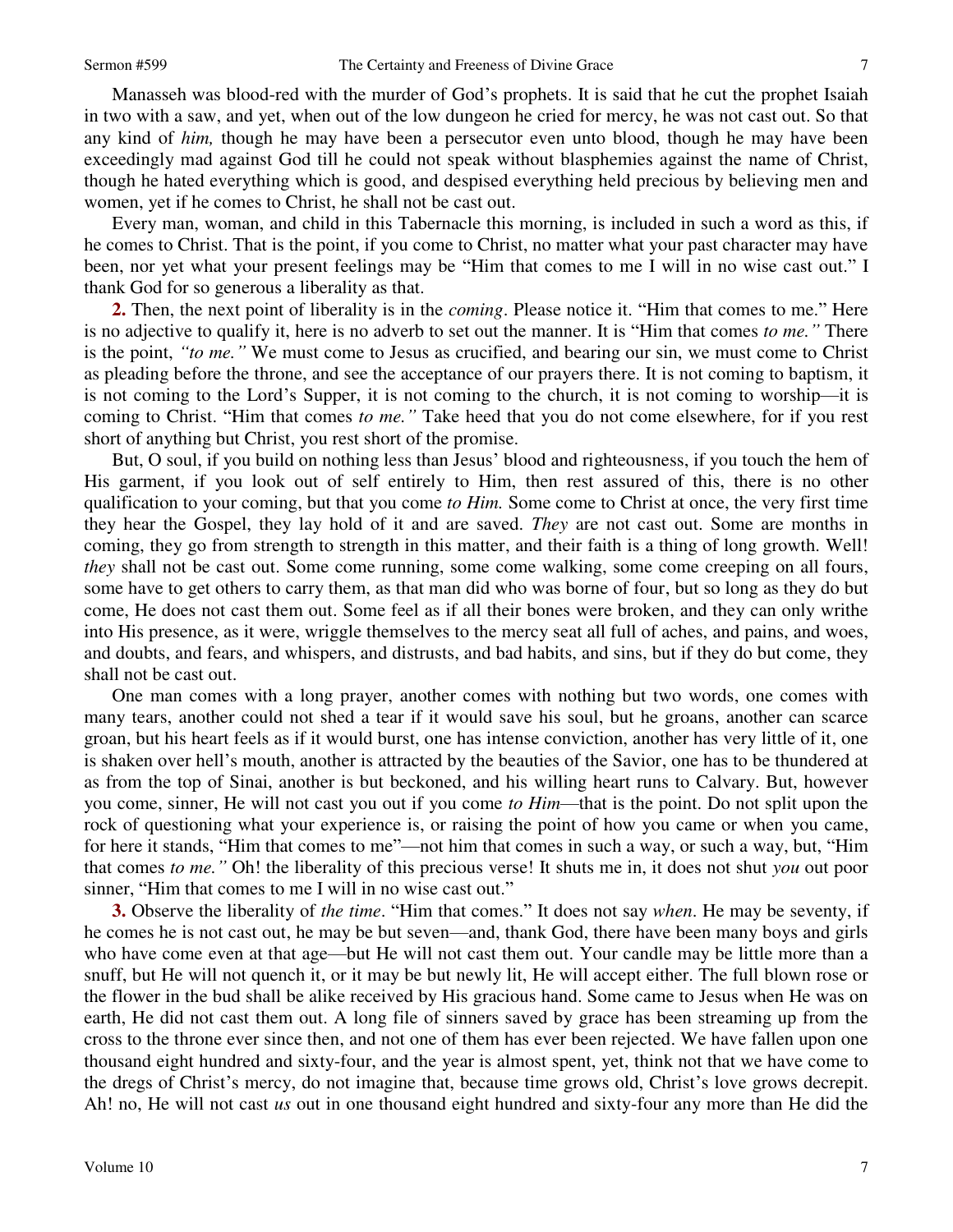thief who looked to Him upon the cross and found mercy that day. What a blessed thing it is that there is no limit as to time!

I was remarking to myself the other day, that the most of the conversions which occur in our place of worship are among new people, persons who come in once or twice, and perhaps before they have heard a dozen sermons God blesses them, while those who have been hearing us for seven or eight years, are not converted in anything like the same proportion. It is a very sad reflection, but still I couple with it this thought—"Well, if they have not come yet, still it is not too late, if they have been invited to come for seven, eight, nine, ten, twenty years—and oh! there are some of you who have heard the Gospel ever since you were children—yet it does not say that you shall be shut out because you come so late, but "Him that comes." You may have turned a deaf ear until you are now growing gray, you may have despised Christ times without number, He waited to be gracious, with outstretched arms He bade His minister woo you to come to Him, but you would not come, but still, if now by grace you are led to come, He will not cast you out. At the last moment of life if you come He will not cast you out. And now this morning—God make it an auspicious hour to you!—come and try Him this hour, it is just twenty minutes past twelve o'clock, but you will find if you come that He will not cast you out, for the gates of the city of mercy are never shut.

**4.** Further, notice that there is no limit as to *the duration* of the promise. I mean, He does not merely say, "I will not cast you out when you have come," but, "I will *never* cast you out." The original reads, "I will not, not cast you out," or "I will never, never cast you out." The text means that Christ will not *at first* reject a believer, and that as He will not do it at first, so He will not to the last. If I come to Christ today, He will accept me, and He accepts me in that act forever, He will never cast me out. Suppose the believer sins after coming? "If any man sin we have an advocate with the Father, Jesus Christ the righteous." Suppose that believer backslide? "I will heal their backsliding, I will love them freely: for my anger is turned away from him." But believers may fall under temptation. "God is faithful, who will not suffer you to be tempted above that you are able; but will, with the temptation, also make a way to escape, that you may be able to bear it." But the believer may fall into sin as David did. Yes, but He will "Purge them with hyssop, and they shall be clean: he will wash them and they shall be whiter than snow," "From all their iniquities will he cleanse them."—

## *"Once in Christ, in Christ forever, Nothing from His love can sever;"*

and that doctrine this text teaches most expressly—"Him that comes to me I will never, never cast out." He will never suffer one who has once been grasped in His hands to be wrested therefrom. No member of Christ's body can ever be cut off, or else Christ would be mutilated. No sheep of His flock shall ever be rent by the lion, He will rend the lion, and, as David did, He will take the lamb out of the jaws of the lion, and out of the paws of the bear. "I give unto my sheep," says He, "eternal life; and they shall never perish, neither shall any man pluck them out of my hand." What do you say to this, sinner? Is not this a precious mercy, that if you come to Christ you do not come to one who will treat you well a month or two and then send you packing about your business, but will receive you and make you His child, and you shall abide forever, no longer receiving the spirit of bondage again to fear, but the spirit of adoption whereby you shall cry, Abba, Father? Oh! the grace of this passage! Would that I had an angel's tongue to set it forth!

**5.** Still we have not exhausted it. Something of the liberality of this passage is to be found in *its certainty.* "Him that comes to me I will *in no wise cast out."* It is not *a hope* as to whether Christ will accept you—it is *a certainty.* Oh! if there were only half a shadow of a hope that the Lord Jesus would have mercy upon such a poor worm as I am, would I not go into His presence, hoping against hope? If it were a case of sink or swim, yet, since I could lose nothing by trusting Him, I would fain do it, as the hymn puts it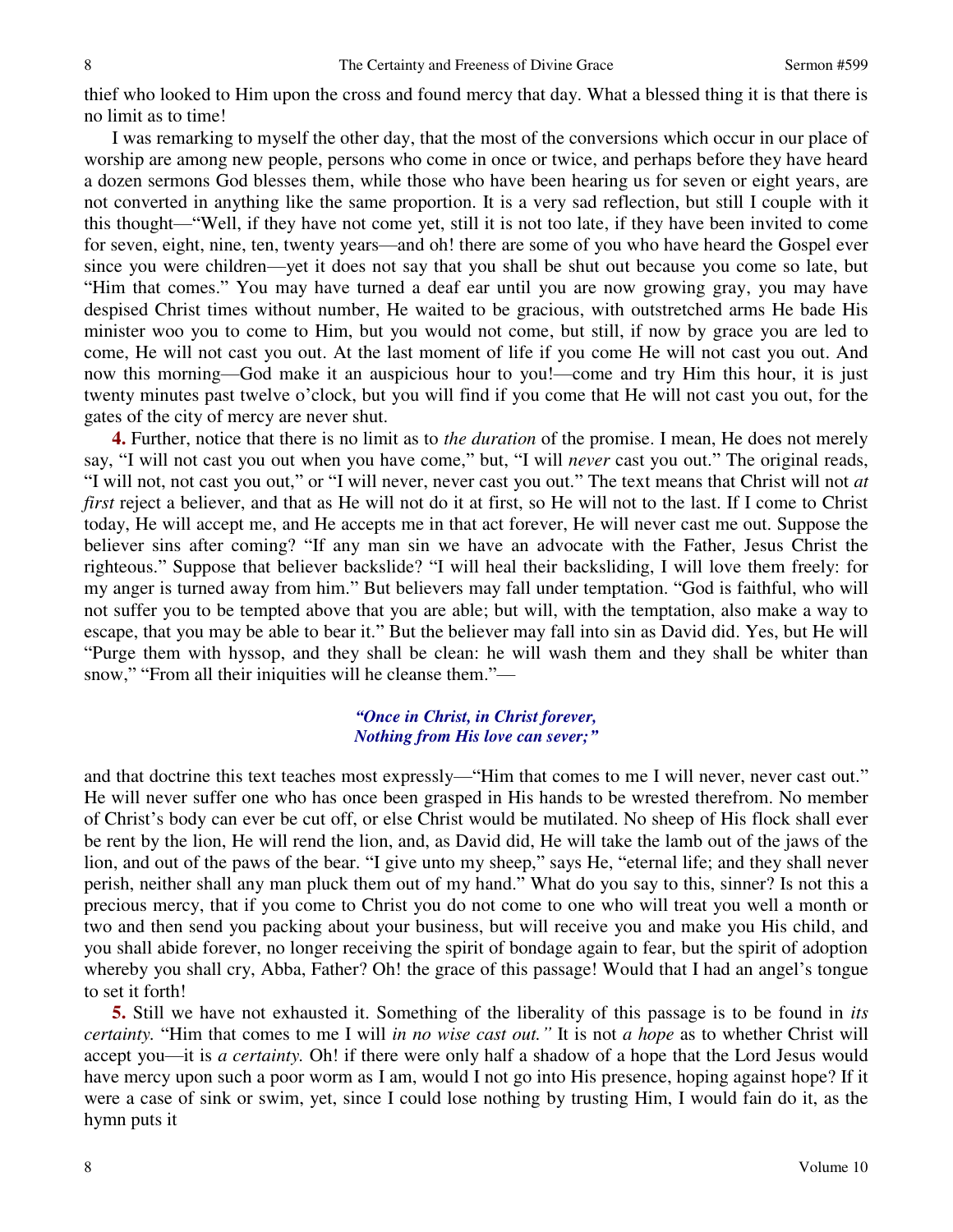*"I can but perish if I go; I am resolved to try; For if I stay away, I know I must forever die."*

But, dear friends, we must not put it in that way, or at least, only for the sake of bringing out a thought, for there is no *but* about it. *You cannot perish if you go.* O, try at once, and you will find that him that comes, in no wise can be cast out. We do sometimes sing—

### *"Venture on Him, venture wholly, Let no other trust intrude;"*

but there is no venture in the case, it is an absolute certainty. Merchants will often speculate at a high figure, but there is no speculation here. We drink the medicine which the physician gives us, in the hope that it may cure, but this *will* cure, here is water that *will* quench your thirst, here is a balm that *will* heal your wounds—"Him that comes" He *will* receive, "He will in no wise cast out." What a hammer that word "no wise" is with which to smash your fears to pieces. "Perhaps," says one, "He will reject me because I do not repent enough"—"in no wise." "Perhaps He will reject me because I have been so long coming"—"in no wise." "But He will reject me because I do not pray aright"—"in no wise." You cannot mention any shape or form of a fear which this does not slay upon the spot—"I will in no wise cast out." I say again, I wish I had an angel's tongue to put the liberality of this before you. The devil, I know, will be suggesting twenty reasons why you should not come, let this one reason why you should come, be enough to answer all of his, that Jesus says, "I will *in no wise* cast out him that comes."

**6.** I must conclude, by observing, that there is great liberality in the text, if you notice *its personality*. Reading over this verse carefully, I observed that in the first sentence, where everything was special, Jesus used a large word, and He said, *"All* that the Father gives me shall come," but in the second sentence, which is general, He uses a little word, a word which can mean *only one,* and He says *"him."* There is a personality here*—"Him* that comes." It does not say *they* that come, but *"Him* that comes." Why so? Why, because sinners want personal comfort, they need something that will suit their case. Do you see, sinner, He does not take men in the lump, but He picks you out as if you were the only sinner in the world, He says to you, "Him that comes to me I will in no wise cast out." Had He put it in the plural, you might say, "Ah! but He did not think of *me."* But now He has put it so that it just fits your case.

This is no medicine in the bottle, of which many may drink, but here is a glass set for *you.* It is not a cordial which may be passed round the table, but it is put at your place. Drink and be satisfied—"Him that comes." Lord, does *him* mean me?" Yes, it means you, if you will come. Come now, put your trust in Jesus. What do you say? I hope the Spirit is speaking to you in these words of mine, and if He speak to you as I speak to you, then shall it be well with you. Sinner, come! There is a dying Savior, He died in the place of sinners. In the place and stead of *what* sinners? Why, of all sinners who trust Him. Will you trust Him? Is it a hard thing to trust God to save you? to trust God who became man, and so proved His love to you? To trust Him? "Why," says one, "that is simple enough," but that is all the plan of salvation.

When I am preaching from such a text as this, I feel as if I have no scope for metaphors, and figures, and illustrations, but I do not want any, because this saving truth must always be proclaimed as plainly as possible, and then if souls are saved by it, it is not the excellency of words, but the truth itself which shall get the honor.

Now, do you see it, soul? For if you do, I am content—if you do trust Christ to save you, you shall not be cast out. You have come to Him! your coming to Him proves that the Father gave you to Him. You are saved! you are one of His chosen! you shall never be cast out! Your heaven is secure, you shall sit at the right hand of God, and sing the new song, as surely as they do now, who, white-robed, are hymning the Redeemer's praise. This is not an affair of months and weeks, is it? It does not want a